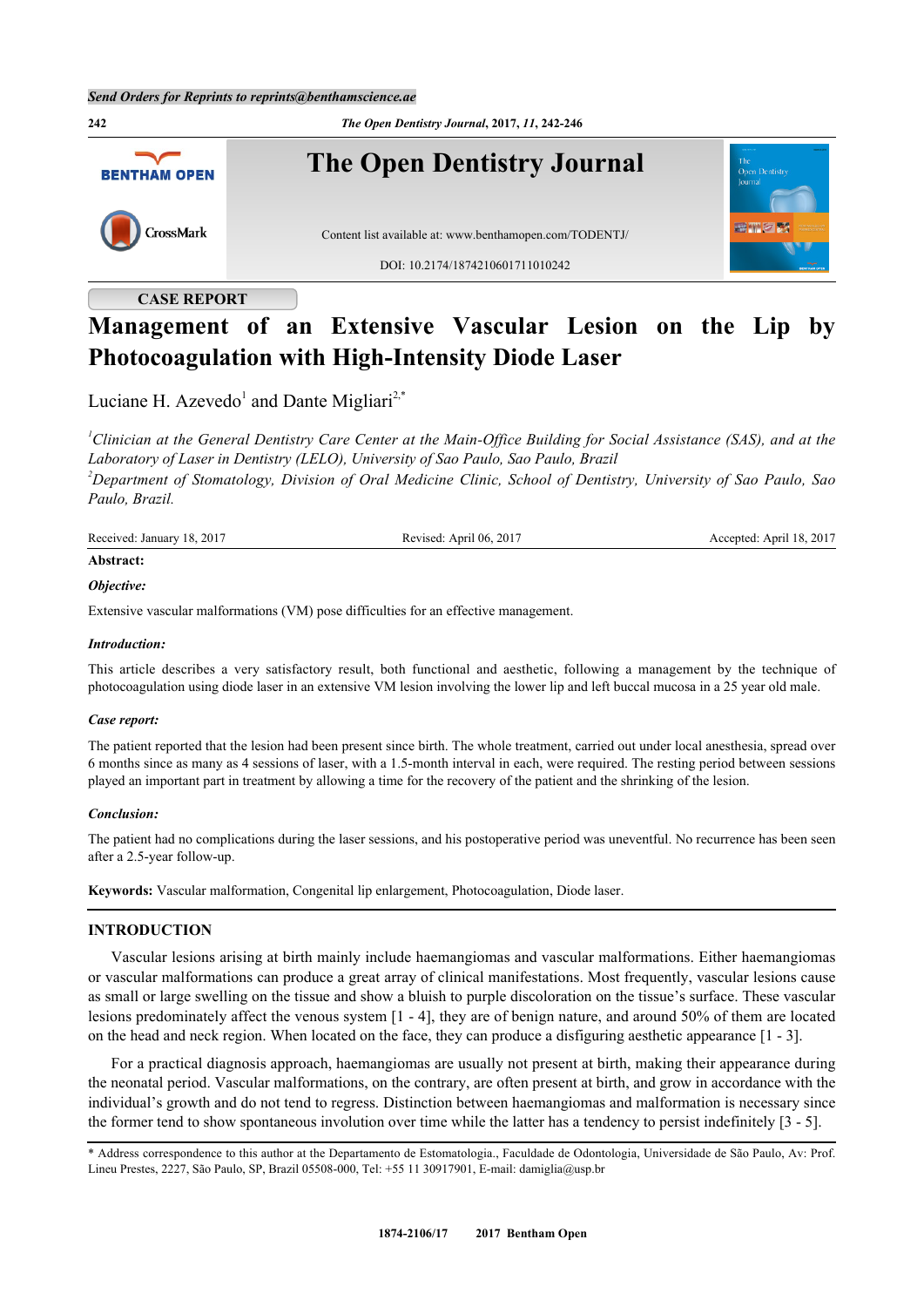Most (but not all) vascular malformations require treatment. A great challenge arises for management of lesions with deep and extensive involvement of oral tissues.

This article highlights the efficiency of photocoagulation by diode laser for the treatment of an extensive vascular malformation on the lip, yielding a substantial shrinking of the lesion together with a remarkable aesthetic improvement.

# **CASE REPORT**

A 25-year-old white man was referred to our laser clinic for evaluation and possible treatment of a protuberant and extensive vascular lesion on his lower lip, which had been long bothering him on aesthetic and functional grounds. The lesion was of violaceous color, nearly involving the entire left side of the lower lip, showing a deep infiltration and extension to the buccal mucosa (Figs. **[1a](#page-1-0)** and **[b](#page-1-0)**). On palpation, the lesion was soft and resilient. According to the patient's history, the lesion had been present since birth. He was first treated with corticosteroids when he was 6 years old, to no avail. This was followed by a surgical intervention, which had provided some reduction of the lesion's size.

<span id="page-1-0"></span>



This whole information led to the diagnosis of a vascular malformation. Taking into account the size of the lesion and its potential risk for bleeding, the best therapeutic option for the present case was, under local anesthesia, the use of a high-intensity diode laser in a noninvasive pattern, since it has shown to be effective and safety for the patient as a surgical intervention [\[6](#page-4-3), [7](#page-4-4)].

#### **Laser Procedure by Photocoagulation Technique**

<span id="page-1-1"></span>A high intensity, 3-W diode laser (DMC, São Carlos, Brazil) in a non-contact technique was used. Irradiation was delivered using a flexible quartz fiber of 300 μm in diameter, which was kept 2-3 mm away from the lesion, in continuous wave mode with a mean fluency of 20 J/cm<sup>2</sup>, proceeding with quick circular movements in restricting area of approximately 1 cm<sup>2</sup>, starting on the borders of the lesion. The endpoint of the laser delivering was a sign of blanching on the lesion's surface (Figs. **[1c](#page-1-1)** and **[d](#page-1-1)**), at which stage the laser was moved to another area. This procedure allows to gradually irradiate the whole lesion. In each session, this procedure was repeated three times with one minute interval between each irradiation to prevent heat damage. Each irradiation session lasted about 15 minutes; the patient's discomfort was minimal and there was no bleeding. Just after irradiation, the patient developed slight and temporary swelling of the treated area, for which it was necessary to use anti-inflammatory medication. The whole treatment required 4 sessions at intervals of about 1.5 month each (Figs. **[1e](#page-2-0)** and **[f](#page-2-0)**), thus allowing for recovery of the patient and the shrinking of the lesion between the sessions. The last evaluation made after 2.5 years since last irradiation showed that the technique applied on this case had yielded a marked reduction of volume of the lesion along with a very satisfactory cosmetic result (Figs. **[1g](#page-2-1)** and **[h](#page-2-1)**).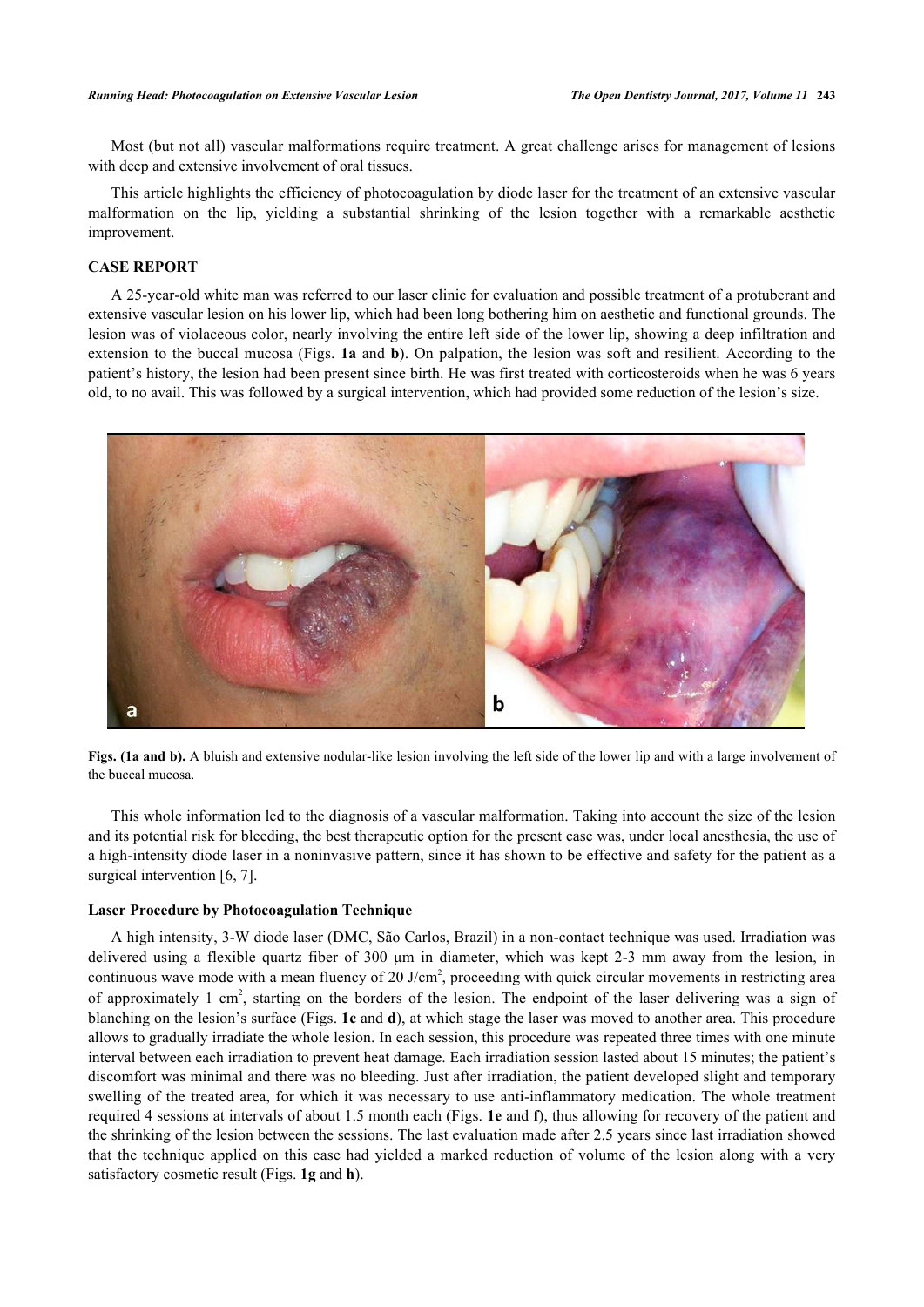

**Figs. (1c and d).** The blanching on the lesion's surface during laser irradiation; this being a warning sign to stop the irradiation procedure on that area.

<span id="page-2-0"></span>

**Figs. (1e and f).** Both pictures show a reduction of the size of the lesion after 45 days since the first irradiation with diode laser. It is possible to notice the healing crust on the lip.

# **DISCUSSION**

Clinical uses of various modalities of laser treatment such as argon laser, neodymium-doped yttrium aluminum garnet (Nd:YAG) laser, carbon dioxide  $(CO_2)$  laser, and diode laser have been found to be safe and effective for the treatment of vascular lesions. Although haemangiomas and vascular malformations are two pathologically separate entities, the therapeutic procedures used for their removal are fundamentally identical [[6\]](#page-4-3).

<span id="page-2-1"></span>For the purpose of the present case, the high-intensity diode laser was thought to be more appropriate since it is selectively absorbed by hemoglobin. Due to its poor absorption by water, the high-intensity diode laser penetrates into the tissue down to a depth of 4-5 mm. As it passes through the tissue, the laser beam generates heat when absorbed by hemoglobin and thus coagulates tissue (down to a depth of about 7-10 mm) in a process known as photocoagulation. High-intensity diode laser photocoagulation does not generate pigmentary and/or textural changes in treated areas, which are commonly seen when using defocused continuous  $CO<sub>2</sub>$  laser [[6](#page-4-3) - [8\]](#page-4-5).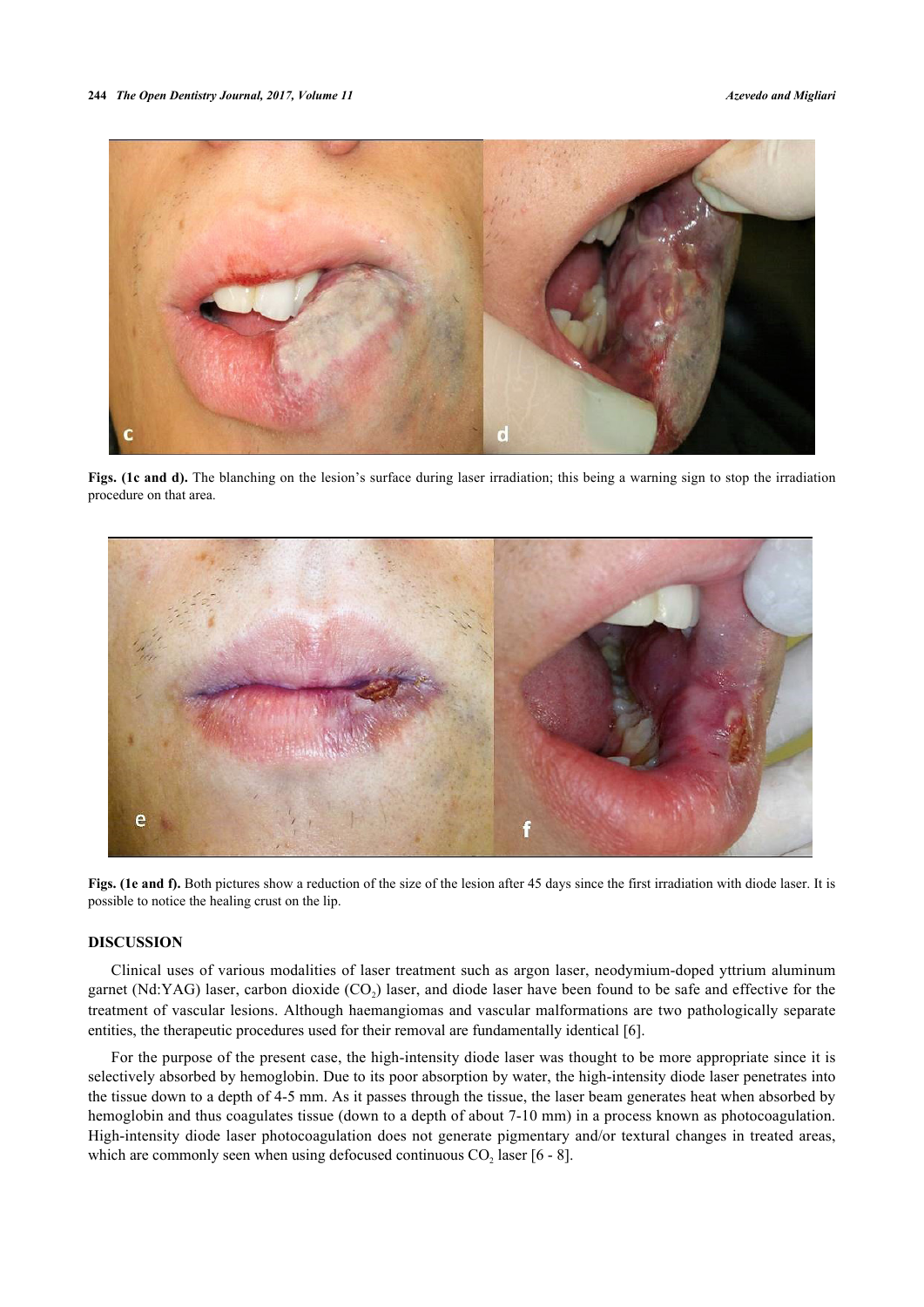

**Figs. (1g and h).** Photographs taken 2.5 years after last session of laser irradiation show a remarkable reduction of the size of lesion along with a very satisfactory cosmetic result; only a discreet bluish area is observed around the corner of the mouth, as the patient is able to close his lips properly.

One main advantage of the photocoagulation technique using diode laser is its fast intervention with no bleeding while a patient experiences low or no psychological stress; its drawback, on the other hand, may lie in the requirement that the device should be handled by professional with certified qualification on how to use the equipment with all the required safety measures. Additionally, the cost of the equipment may be a factor for impairing its large use in many oral medicine clinics.

Our patient was 25 years old, had the lesion since birth, and had long been waiting for some effective management in order to have some more joyful in life. The use of photocoagulation technique provided a very successful result on both aesthetic and functional aspects. No recurrence has been observed after a 2.5-year follow-up.

Currently, it appears that the use of powerful laser in photocoagulation technique has gained wide acceptance. It has shown greater advantage over embolization, steroid therapy, cryosurgery, electrodessication, embolization, and intralesional injections of sclerosant agents [\[6](#page-4-3), [7,](#page-4-4) [9](#page-4-6)]. Management of powerful laser also comes with a warning that it can generate excessive heat when not used properly, leading to severe thermal damage on the normal tissues around the lesion.

# **CONCLUSION**

Vascular lesions affecting oral tissues occur with a relative frequency. When they are extensive, such as those accompanying venous malformation, they can be very troublesome to a patient since the treatment for this condition has not been largely available. The photocoagulation technique is an efficient technique and safe for the patient if properly handled. The high-intensity laser using either Nd:YAG or diode is very instrumental for the management either of small or extensive vascular lesions as long as the laser device is managed by experienced professionals

# **CONFLICT OF INTEREST**

The authors confirm that this article content has no conflict of interest.

# **ACKNOWLEDGEMENTS**

Declared none.

## **REFERENCES**

- <span id="page-3-0"></span>[1] Van Doorne L, De Maeseneer M, Stricker C, Vanrensbergen R, Stricker M. Diagnosis and treatment of vascular lesions of the lip. Br J Oral Maxillofac Surg 2002; 40(6): 497-503. [\[http://dx.doi.org/10.1016/S0266-4356\(02\)00153-5\]](http://dx.doi.org/10.1016/S0266-4356(02)00153-5) [PMID: [12464208](http://www.ncbi.nlm.nih.gov/pubmed/12464208)]
- [2] Watzinger F, Gössweiner S, Wagner A, Richling B, Millesi-Schobel G, Hollmann K. Extensive facial vascular malformations and haemangiomas: A review of the literature and case reports. J Craniomaxillofac Surg 1997; 25(6): 335-43. [\[http://dx.doi.org/10.1016/S1010-5182\(97\)80036-4\]](http://dx.doi.org/10.1016/S1010-5182(97)80036-4) [PMID: [9504311](http://www.ncbi.nlm.nih.gov/pubmed/9504311)]